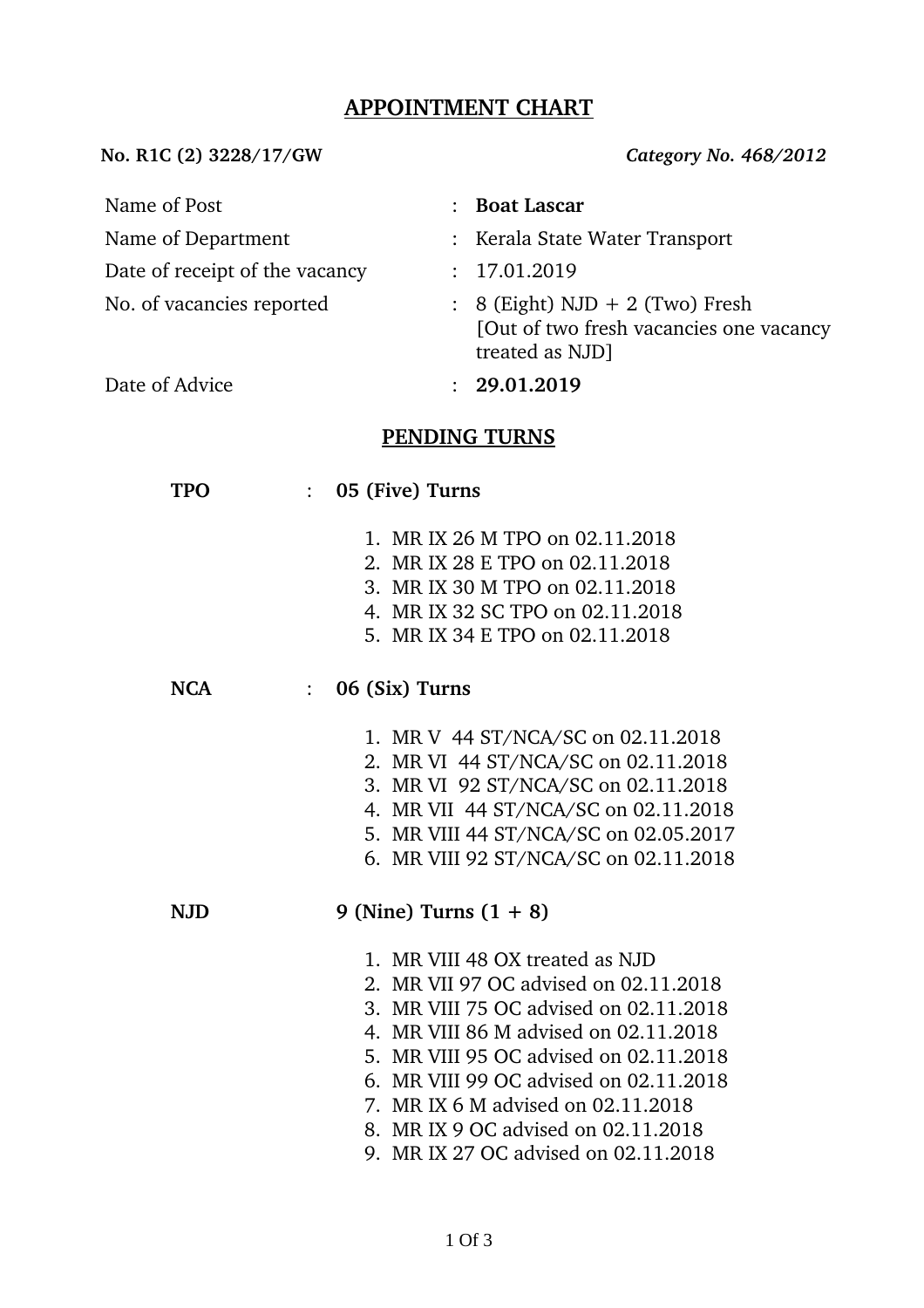# **MAIN ROTATION TO BE CONTINUED FROM MR IX 36 M**

| Sl.<br>No.     | <b>Name and Address</b>                                                                                      | Rank<br>No.      | Community                                     | <b>Rotation</b> as<br>approved by the<br>Commission                        | Remarks   |
|----------------|--------------------------------------------------------------------------------------------------------------|------------------|-----------------------------------------------|----------------------------------------------------------------------------|-----------|
| $\mathbf{1}$   | <b>BABU ABRAHAM</b><br><b>KUNNEL</b><br><b>KUZHIMATTOM</b><br>KUZHIMATTOM PO<br>KOTTAYAM 686533              | $R - 2$<br>(S/L) | $OX -$<br><b>CHRISTIAN</b><br><b>CHERAMAR</b> | NJD Compensation to<br>MR VIII 48 OX<br>advised on<br>02.05.2017 satisfied | <b>BC</b> |
| $\overline{2}$ | <b>VIJESH S T</b><br><b>VRINDA NIVAS</b><br><b>PLAMOOTTUVILA</b><br><b>MYLAKKARA P O</b><br><b>TRIANDRUM</b> | $R - 126$        | $\left( \cdot \right)$                        | NJD Compensation to<br>MR VII 97 OC<br>advised on<br>02.11.2018 satisfied  | <b>OC</b> |
| 3              | <b>DILEESH KUMAR Y</b><br>YESODHARALAYAM<br>SRAYIKADU, AZHEEKAL PO  <br><b>KOLLAM 690547</b>                 | $R - 128$        | DHEEVARA<br>- ARAYAN                          | NJD Compensation to<br>MR VIII 75 OC<br>advised on<br>02.11.2018 satisfied | <b>OC</b> |
| $\overline{4}$ | <b>ANAS V M</b><br>AL-HILAL<br>KOMBANAMURI -<br>KATTUPURAM ROAD<br>VADUTHALA JETTY,<br>ALPPUZHA 688535       | $R - 6$<br>(S/L) | $ISLAM -$<br><b>MUSLIM</b>                    | NJD Compensation to<br>MR VIII 86 M advised<br>on 02.11.2018<br>satisfied  | <b>BC</b> |
| 5              | <b>SAJEESH K S</b><br>KOOMBAIL NIKARTHIL<br>NADVATH NAGAR<br>NADVATH NAGAR PO,<br>ALAPPUZHA 688559           | $R - 129$        | <b>DHEEVARA</b><br>- VALAN                    | NJD Compensation to<br>MR VIII 95 OC<br>advised on<br>02.11.2018 satisfied | <b>OC</b> |
| 6              | <b>AJAYAKHOSH P T</b><br><b>PUTHUVELIL</b><br>KAYIPPURAM, MUHAMMA<br>ALAPPUZHA 688525                        | $R - 132$        | <b>DHEEVARA</b>                               | NJD Compensation to<br>MR VIII 99 OC<br>advised on<br>02.11.2018 satisfied | <b>OC</b> |
| $\overline{7}$ | <b>MUHAMMED ASLAM M</b><br>MARANGATTU<br>NADVATH NAGAR<br>ALAPPUZHA 688559                                   | $R - 8$<br>(S/L) | ISLAM -<br><b>MUSLIM</b>                      | NJD Compensation to<br>MR IX 6 M advised on<br>02.11.2018 satisfied        | <b>BC</b> |